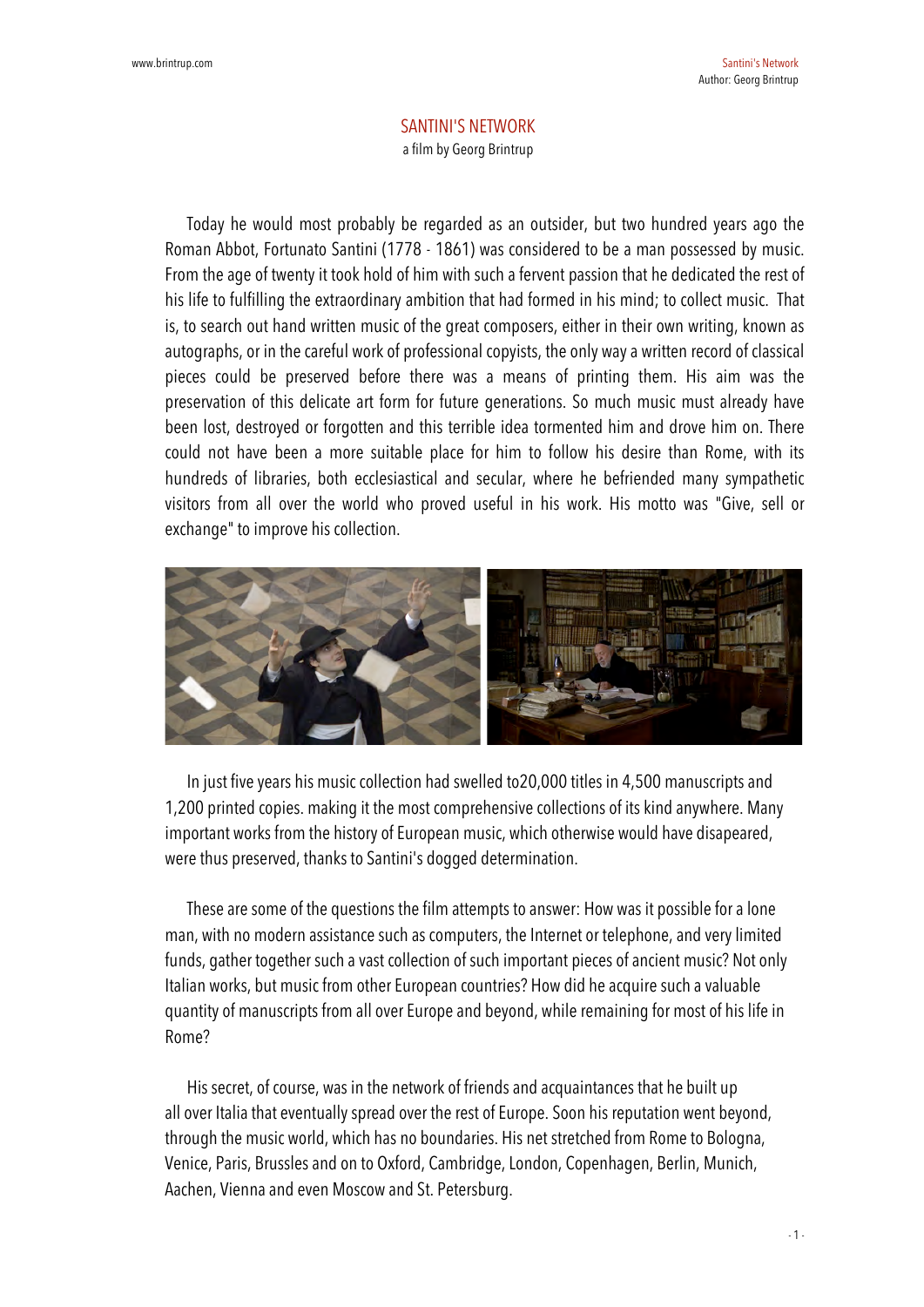

But what motivated this man to persist in his gigantic task? Was it his instinct to save and protect the music? Or was it a passion, a vice he could not control? Or, indeed, was he spurred on by greed, the desire to build up a fortune, gathering together a collection of antique manuscripts worth an enormous sum of money? And why is the most important collection of early Italian musical writings (from the 15th to the 18th century) to be found now, not in Rome, but in Munster, Westfalia?

The narrative path of the film is multiple, moving forward on several levels: 1855, the elderly Abbot (Renato Scarpa) tells a young German chaplain about his life and the fabulous music collection he has dedicated it to. The young man (Cristian Giammarini) pursuedes the old man to sell his collection to the Bishop of Munster for an agreement to keep him in comfort for the rest of his life.

Another string of the story alternates between Santini and Edward Dent (John Gayford). We are in London in 1955. Dent tells us how he found out about the collection; what had happened to it under Fascism and the Nazi invasion during the Second World War and after it, when a devastating flood almost destroyed it forever.

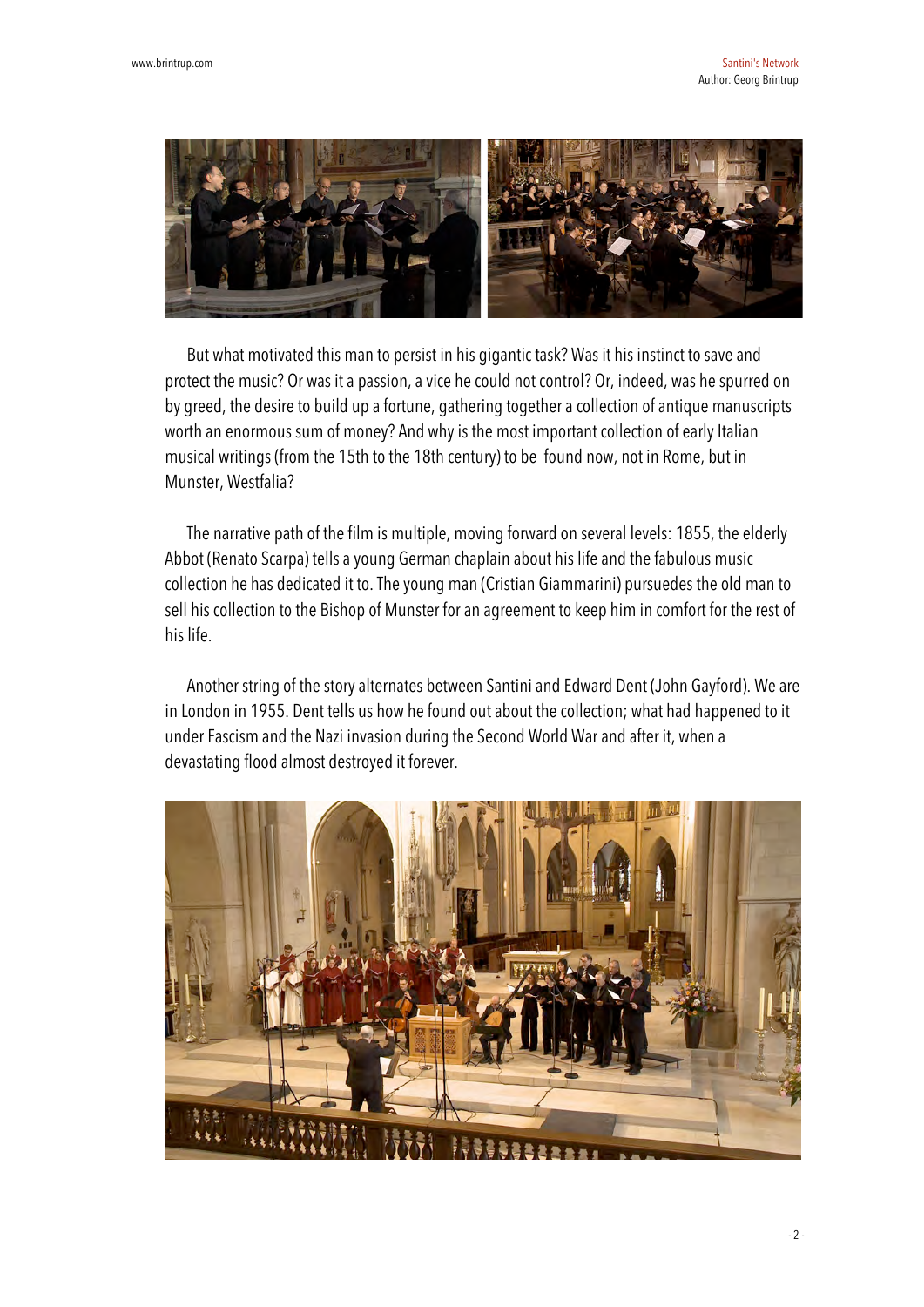Interspersed with these two distinct story lines are a series of historical and contemporary musicological interest. (Markus Engelhardt of the German Historical Institute in Rome and Peter Schmitz of Munster University) but also and above all, it survived because of musical intervention. Antique Italian and German works that were well known as well as some lesser-known pieces were performed by Italian and German musicians.

The Seicento-Novecento Ensemble of Rome, the Musical Chapel of Santa Maria del Anima, directed by Flavio Colusso and the Ludgeriano Chapel of Munster Cathedral, under the direction of Andreas Bollendorf and Varena Schurmann, are responsible for the soundtrack recordings.

They form part of the 20,000 titles in the collection that lie at the heart of the film; the music of Antonio Lotti, Tomas Luis de Victoria, Cristobel de Morales, Giacomo Carissimi, Francesco Durante, Giovanni Battista Martini, Palestrina, Graun, Handel and Bach, as well as Alessandro Melani, Domenico and Alessandro Scarlatti, Francesco Durante and of course, Fortunato Santini himself.

It is the story of thousands sheets of music painstakingly hand-written over the centuries by the feversh fingers of musicians and copyists long forgotten, thought to be lost forever, that instead, were found and revealed for posterity. At the same time it describes the system of comunications between European countries in the distant past and how it worked. Interwoven throughout are the traditions of conservation and destruction that contradict each other, keeping the tension going throughout.

## technical data:

| length:                  | 85 Minuten                                         |
|--------------------------|----------------------------------------------------|
| material:                | Digital Video HD - Beta Digitale - HD CAM SR       |
| sound:                   | <b>Stereo</b>                                      |
| written and directed by: | Georg Brintrup                                     |
| production:              | Lichtspiel Entertainment GmbH, München -           |
|                          | in Koproduktion mit WDR, Köln -                    |
|                          | mit Mitteln der MEDIA European Commission, Brüssel |
|                          | und der Film- und Medien Stiftung NRW              |

© Lichtspiel Entertainment GmbH, München / Brintrup, Rome 2013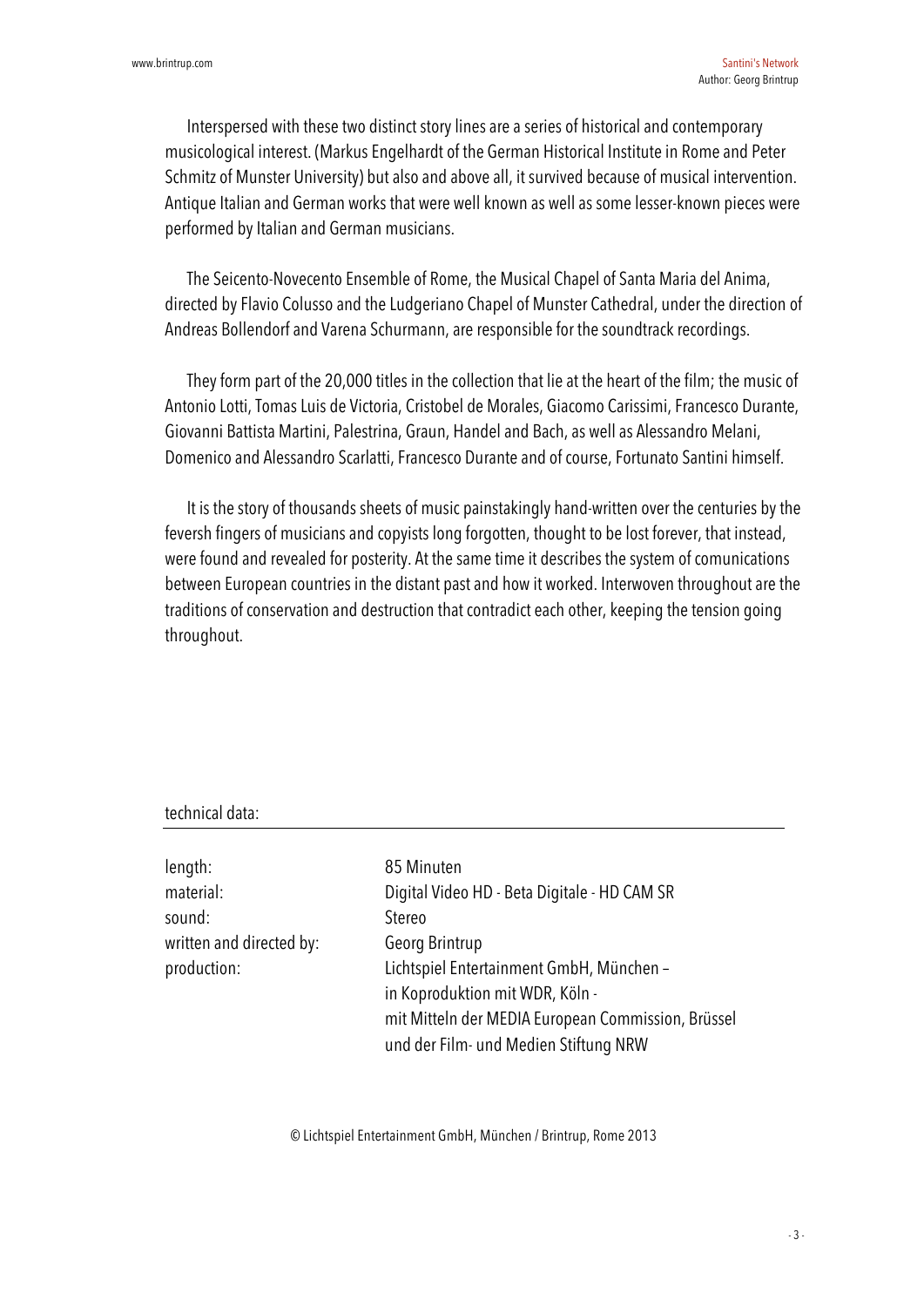





Claudio Marchione in the role of Giuseppe Jannacconi Harald Redmer in the role of C.F. Zelter



Cristian Giammarini in the role of Kaplan Quante Domenico Galasso in the role of Giuseppe Baini



Maximilian Scheidt in the role of Felix Mendelssohn Pietro M. Beccatini in the role of Don Odescalchi



Renato Scarpa als Fortunato Santini Emanuele Paragallo als der junge Fortunato Santini

 $\overline{\phantom{a}}$ 



John Gayford in the role of Edward Dent Florian Steffens in the role of young Edward Dent





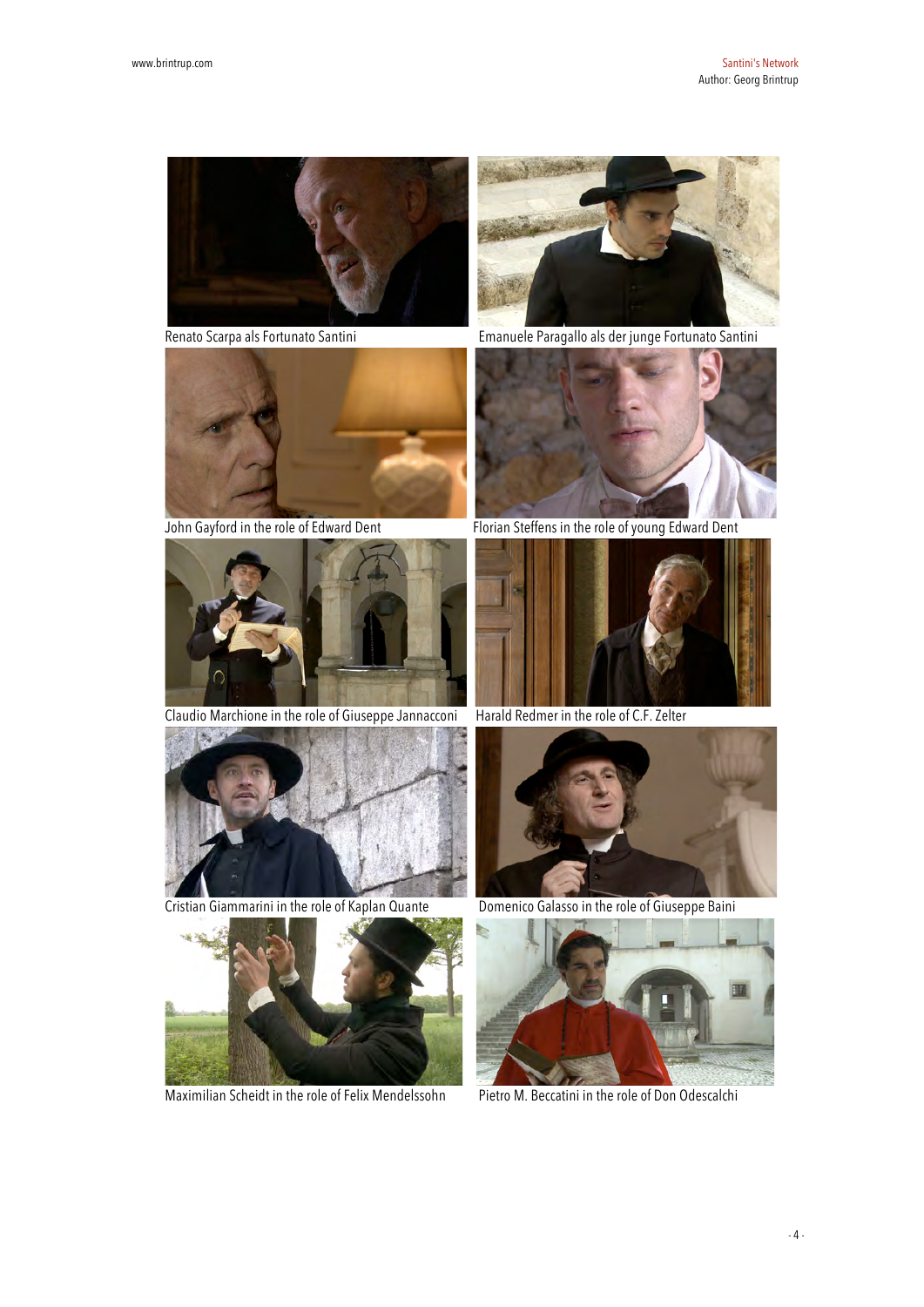

Antonio Giovannini in the role of Mariano Astolfi Michele Tomaiuoli in the role of Franz Liszt





Andreas Bollendorf and Flavio Colusso Andreas Bollendorf directing





Flavio Colusso with members of the Ensemble<br>
Flavio Colusso directing







Georg Brintrup **Fortunato Santini in the Diözesanbibliothek**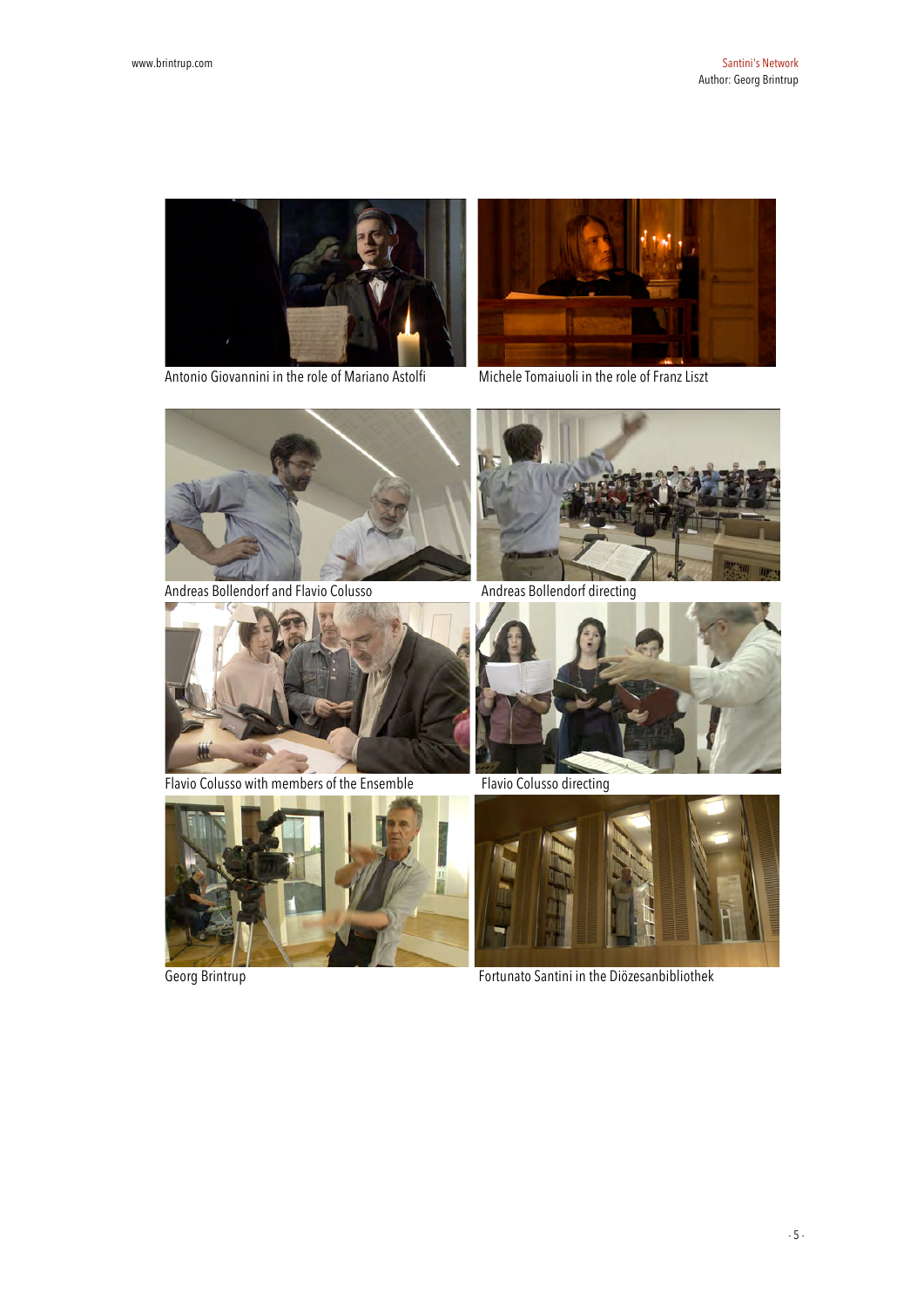|                         | (film credits)                                          |                             |  |  |
|-------------------------|---------------------------------------------------------|-----------------------------|--|--|
|                         |                                                         |                             |  |  |
| Renato Scarpa           | mit / con / with                                        | Fortunato Santini           |  |  |
| John Gayford            |                                                         | <b>Edward Dent</b>          |  |  |
| Maximilian Scheidt      | sowie / e con / and with                                | Felix Mendelssohn           |  |  |
| Claudio Marchione       |                                                         | Giuseppe Jannacconi         |  |  |
| Domenico Galasso        |                                                         | Giuseppe Baini              |  |  |
| Pietro M. Beccatini     |                                                         | Carlo Odescalchi            |  |  |
| Harald Redmer           |                                                         | Carl-Friedrich Zelter       |  |  |
| Cristian Giammarini     |                                                         | <b>Bernhard Quante</b>      |  |  |
| Antonio Giovannini      | sowie / e con / and with<br>Mariano Astolfi (Contralto) |                             |  |  |
| <b>Florian Steffens</b> |                                                         | der junge Edward Dent       |  |  |
| Emanuele Paragallo      |                                                         | der junge Fortunato Santini |  |  |
| Marco Verri             |                                                         | der junge Giuseppe Baini    |  |  |
| Michele Tomaiuoli       |                                                         | Franz Liszt                 |  |  |
| Davide Fanisio          | und mit / e con / and with                              | Enrico Cocco                |  |  |
| Graziella Caliciotti    |                                                         | Valentin A. Calicchio       |  |  |
| Fernando Bondatti       |                                                         | Hans-Jörg Siepert           |  |  |
| Lorenzo Loreti          |                                                         | Guido Stöcker               |  |  |
| Stefano Perotti         |                                                         | Jaqueline Stöcker           |  |  |
| Cojocan Ciprian         |                                                         | Dirk Temming                |  |  |
|                         | Musik / musica / music                                  |                             |  |  |
|                         | Ensemble Seicentonovecento                              |                             |  |  |
|                         | Cappella Musicale di S.Maria dell'Anima                 |                             |  |  |
|                         | Capella Ludgeriana                                      |                             |  |  |
|                         | Mädchenchor am Dom zu Münster                           |                             |  |  |
|                         | Chorleiter / maestri dei cori /                         |                             |  |  |
|                         | choirmasters                                            |                             |  |  |
|                         | Andreas Bollendorf e Verena Schürmann                   |                             |  |  |
|                         | Musikalische Leitung / direttore /                      |                             |  |  |
|                         | Conductor                                               |                             |  |  |
|                         | <b>Flavio Colusso</b>                                   |                             |  |  |
|                         |                                                         |                             |  |  |
|                         | Musikproduktion / produzione musicale /                 |                             |  |  |
|                         | music production                                        |                             |  |  |
|                         | MUSICAIMMAGINE - Silvia De Palma                        |                             |  |  |
| Margherita Chiminelli   | Sänger / Solisten // solisti vocali // soloists         | Sopran                      |  |  |
| Maria Chiara Chizzoni   |                                                         | Sopran                      |  |  |
| Alessandro Carmignani   |                                                         | Alt                         |  |  |
| Jean Nirouët            |                                                         | Alt                         |  |  |
| Maurizio Dalena         |                                                         | Tenor                       |  |  |
| Paolo Fanciullacci      |                                                         | Tenor                       |  |  |
| Matteo Bellotto         |                                                         | Bass                        |  |  |
| <b>Walter Testolin</b>  |                                                         | Bass                        |  |  |
|                         |                                                         |                             |  |  |
| Stefano Fiuzzi          | Instrumente / strumentisti / instruments                | Hammerklavier               |  |  |
| Andrea Coen             |                                                         | Orgel und Cembalo           |  |  |
| Andrea Damiani          |                                                         | Tiorba                      |  |  |
| Lutz Wagner             |                                                         | Violoncello                 |  |  |
| Renate Fischer          |                                                         | Kontrabass                  |  |  |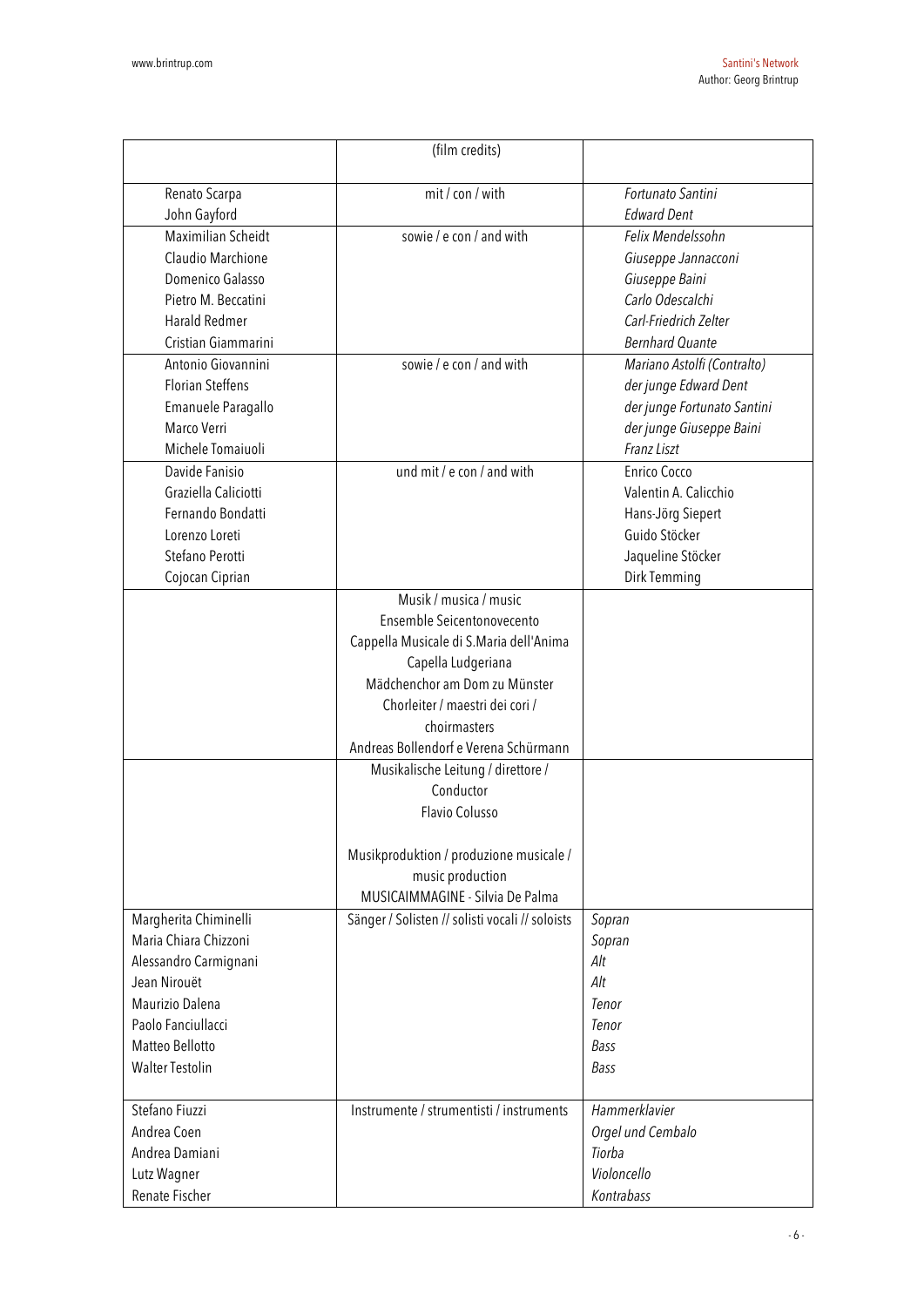| Flavio Colusso                       |                                              | Cembalo                                  |  |  |
|--------------------------------------|----------------------------------------------|------------------------------------------|--|--|
| Benny Hasenclever                    | Kamera / fotografia / camera                 | Dieter Fietzke                           |  |  |
| Marco Leopardi                       |                                              | Wolfgang Braden                          |  |  |
| Diego D'Innocenzo                    |                                              | <b>Michael Nicke</b>                     |  |  |
| Alessandro lafulla                   |                                              | Michael Spengler                         |  |  |
| Valerio Cesaroni                     |                                              | Jorge Alvis                              |  |  |
| Francesco Sardella                   | Ton / suono / sound                          | Rene Göckel                              |  |  |
| (Rom / Roma / Rome)                  |                                              | <b>Eckhard Glauche</b>                   |  |  |
|                                      |                                              | <b>Tobias Welmering</b>                  |  |  |
|                                      |                                              | (Münster)                                |  |  |
|                                      | Ausführender Produzent / produttore          |                                          |  |  |
|                                      | esecutivo / executive producer               |                                          |  |  |
|                                      | Wulf-Ernst Hoffer                            |                                          |  |  |
|                                      | Produktionsleitung / ispettori di            |                                          |  |  |
|                                      | produzione / unit manager                    |                                          |  |  |
|                                      | Julian Isfort                                |                                          |  |  |
|                                      | Jorge Alvis                                  |                                          |  |  |
|                                      | Aufnahmeleitung / direttore di               |                                          |  |  |
|                                      | produzione / location manager                |                                          |  |  |
|                                      | Peter Naguschewski                           |                                          |  |  |
|                                      | Assistenz / assistenti / assistents          |                                          |  |  |
|                                      | Anna Bitter                                  |                                          |  |  |
|                                      | Matteo Colusso                               |                                          |  |  |
|                                      | Enrico Martinelli                            |                                          |  |  |
|                                      |                                              |                                          |  |  |
|                                      | Szenographie/Kostüme // scenografia e        |                                          |  |  |
|                                      | costumi // scenography and costumes          |                                          |  |  |
|                                      | Raffaele Golino                              |                                          |  |  |
|                                      | Assistenz / assistenti / assistents          |                                          |  |  |
|                                      | Lorenzo Loreti                               |                                          |  |  |
|                                      | Änne Schantz-Kölsch                          |                                          |  |  |
|                                      | Lorena Pompili                               |                                          |  |  |
|                                      | Animation und visuelle Effekte /             |                                          |  |  |
|                                      | animazione ed effetti video / visual effects |                                          |  |  |
|                                      | Michael Spengler                             |                                          |  |  |
|                                      | Audio post-production & mixing               |                                          |  |  |
|                                      | Francesco Sardella                           |                                          |  |  |
|                                      |                                              |                                          |  |  |
|                                      | Buch / sceneggiatura / screenplay            |                                          |  |  |
|                                      | Georg Brintrup                               |                                          |  |  |
|                                      | Mario Di Desidero                            |                                          |  |  |
|                                      | Jobst Grapow                                 |                                          |  |  |
|                                      | Regie / regia / directed by                  |                                          |  |  |
|                                      | Georg Brintrup                               |                                          |  |  |
| Lichtspiel Entertainment             | Produktion / produzione / produced by        | Wulf-Ernst Hoffer                        |  |  |
|                                      | Redaktion / redazione WDR / tv producer      |                                          |  |  |
|                                      | <b>Lothar Mattner</b>                        |                                          |  |  |
| wir danken / ringraziamo / thanks to |                                              | für die Unterstützung / per l'appoggio / |  |  |
|                                      |                                              | for their assistance                     |  |  |
| Norbert Kleyboldt                    |                                              |                                          |  |  |
| Klaus Anderbrügge                    |                                              | Filmservice Münsterland                  |  |  |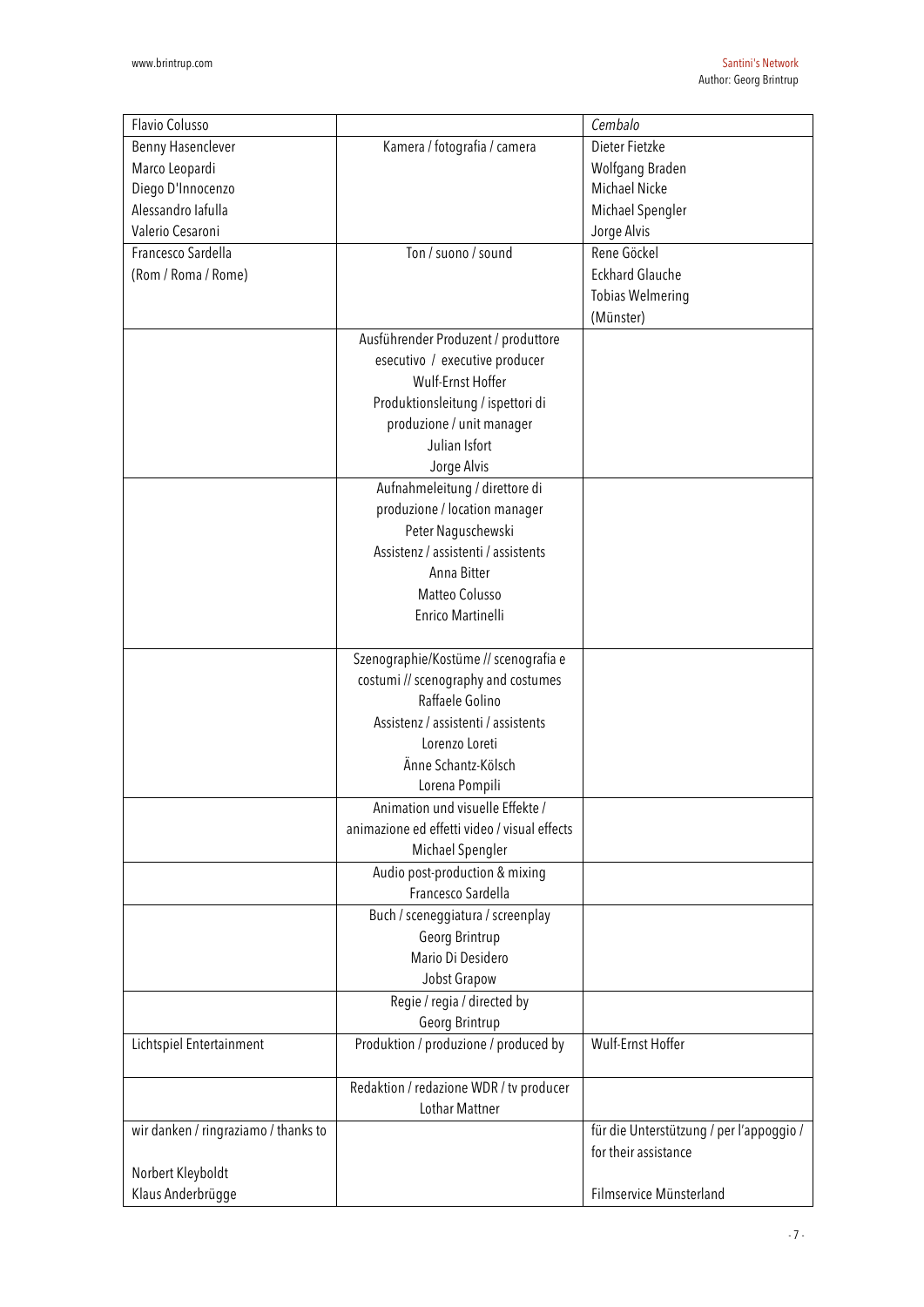| <b>Bernhard Suwelack</b> | Westfälische Wilhelms-Universität       |
|--------------------------|-----------------------------------------|
| Andrea P. Ammendola      | Münster                                 |
| <b>Winfried Bettmer</b>  | Annette von Droste-Gesellschaft         |
| Nicola Ebel              | Freundeskreis Dom-Musik Münster         |
| Michael Werthmann        | Freiherr von Twickel'sche               |
| Herman Schwedt           | Hauptverwaltung                         |
| Andreas Ermeling         |                                         |
| Bernd Thiekötter         | Filmwerkstatt Münster                   |
| Bettina Aulich           | Theater Münster                         |
| Gottfried Minkenberg     | Päpstliche Institut S. Maria dell'Anima |
| Gertrud Gaukesbrink      | Conservatorio "Santa Cecilia", Roma     |
| H.C.C. Hüffner           | Biblioteca Casanatense, Roma            |
| Hans-Jörg Siepert        |                                         |
| Ludwig Kellner           | Convento Sant'Antonio, Ferentino        |
| Norbert Kerkhoff         | Convento S. Giovanni da Capestrano      |
| Volker Jakob             | Comune di Navelli                       |
| Ralf Springer            | Hotel Terme di Pompeo, Ferentino        |
|                          | Ristorante Il Giardino, Ferentino       |
|                          |                                         |
| Franz Xaver Brandmayr    |                                         |
| Pio Roffi Isabelli       |                                         |
| Vincenzo Ludovici        |                                         |
| Alberto Bianco           |                                         |
| Andrea Cappa             |                                         |
| Andrea Pagano            |                                         |
| Don Angelo               |                                         |
| Donato Russo             |                                         |
| Emidio D'Aniello         |                                         |
| Gianpaolo Fiorletta      |                                         |
| Giuseppe Piccioli        |                                         |
| Mario Ciarrocca          |                                         |
| Padre Esdra              |                                         |
| Padre Mario              |                                         |
| Stefano Cardelli         |                                         |
| Alissa Bruschi           |                                         |
| Attilio Pompeo           |                                         |
| Fratelli Grammaroli      |                                         |
|                          |                                         |
|                          |                                         |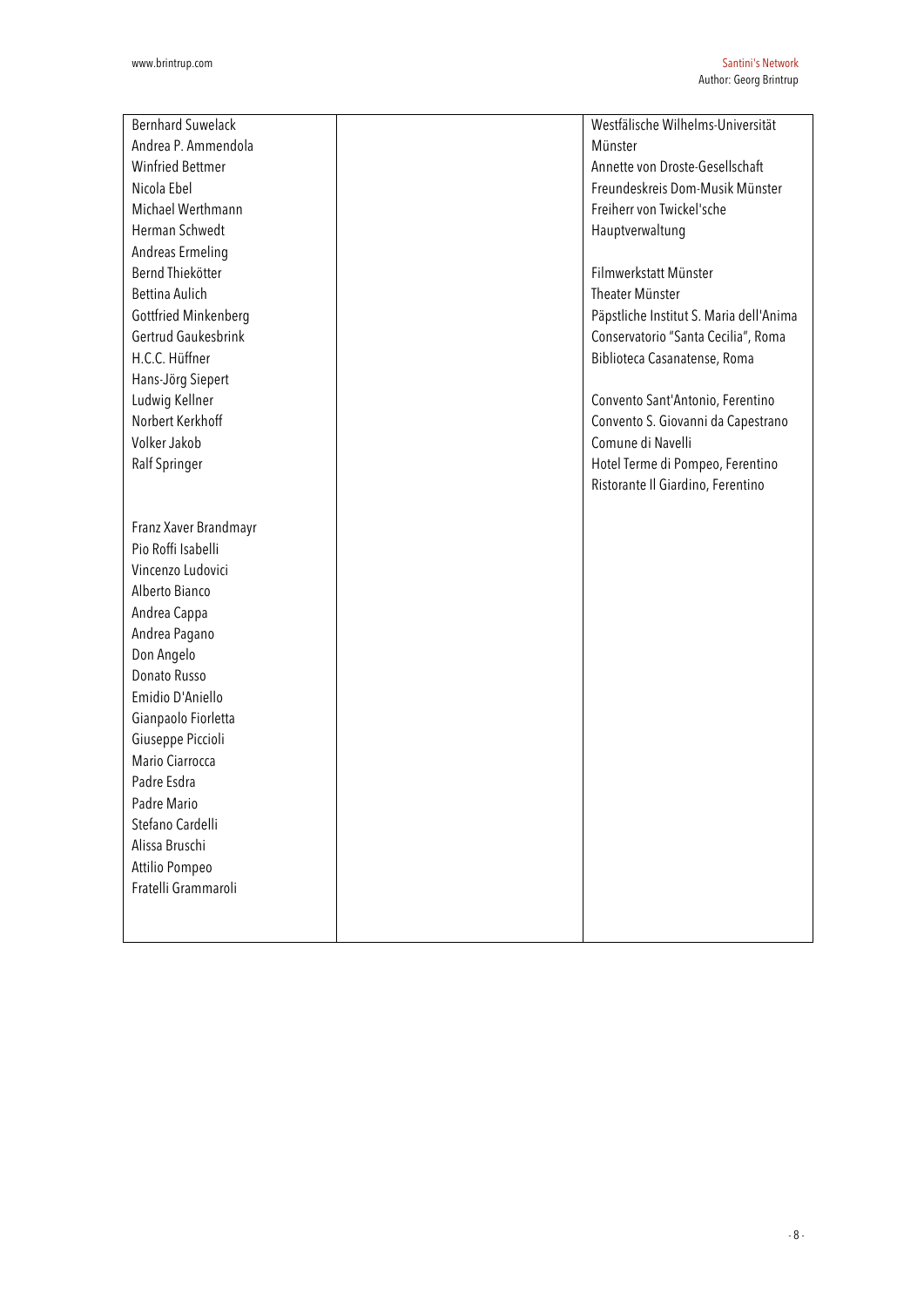## MUSIC LIST

| <b>Titel</b>                          | Komponist                               | Interpret                      | Länge |
|---------------------------------------|-----------------------------------------|--------------------------------|-------|
| Original Filmmusik                    | Flavio Colusso                          | Ensemble<br>Seicentonovecento  | 00:42 |
| Magnificat                            | Alessandro Melani (1639 - 1703)         | Ensemble<br>Seicentonovecento  | 01:58 |
| Crucifixus                            | Antonio Lotti (1667 - 1740)             | Ensemble<br>Seicentonovecento  | 00:49 |
| Crucifixus                            | Antonio Lotti (1667 - 1740)             | Ensemble<br>Seicentonovecento  | 03:39 |
| Crucifixus                            | Antonio Lotti (1667 - 1740)             | Ensemble<br>Seicentonovecento  | 00:48 |
| Salve Regina                          | Tomás Luis de Victoria (1548 - 1611)    | Ensemble<br>Seicentonovecento  | 04:22 |
| Lamentabatur Jacob                    | Cristóbal de Morales (1500-1553)        | Ensemble<br>Seicentonovecento  | 01:16 |
| Lamentabatur Jacob                    | Cristóbal de Morales (1500-1553)        | Ensemble<br>Seicentonovecento  | 00:49 |
| Jephte, Plorate filii Israel          | Giacomo Carissimi (1605 - 1674)         | Ensemble<br>Seicentonovecento  | 02:44 |
| Kyrie aus der Missa Dolorosa          | Antonio Caldara (1670 - 1736)           | Ensemble<br>Seicentonovecento  | 02:12 |
| Lamentationes Jeremiae Prophetae      | Francesco Durante (1684 - 1755)         | Ensemble<br>Seicentonovecento  | 01:05 |
| Kyrie aus der Missa Ut-Re-Mi-Fa-So-La | Palestrina (1525 - 1594)                | Ensemble<br>Seicentonovecento  | 02:42 |
| Sonata g-moll für Orgel, Sarabanda    | Giovanni Battista Martini (1706 - 1784) | Ensemble<br>Seicentonovecento  | 02:27 |
| Aleph 3                               | Palestrina (1525 - 1594)                | Ensemble<br>Seicentonovecento  | 00:43 |
| Der Tod Jesu                          | Carl Heinrich Graun (1704 - 1759)       | Capella Savaria                | 00:42 |
| Der Tod Jesu                          | Carl Heinrich Graun (1704 - 1759)       | Capella Savaria                | 01:52 |
| Non esce un guardo mai                | Georg Friedrich Händel (1685 - 1759)    | Ensemble<br>Seicentonovecento  | 02:24 |
| Resurrezione                          | Georg Friedrich Händel (1685 - 1759)    | Combattimento Consort<br>A'dam | 01:20 |
| Magnificat                            | Alessandro Melani (1639 - 1703)         | Ensemble<br>Seicentonovecento  | 03:39 |
| Original Filmmusik                    | Flavio Colusso                          | Ensemble<br>Seicentonovecento  | 00:43 |
| Passio secundum Joannem               | Johann Sebastian Bach (1685 - 1750)     | Rheinische Kantorei            | 01:56 |
| Te Deum a Due Cori                    | Fortunato Santini (1777 - 1861)         | Ensemble<br>Seicentonovecento  | 02:07 |
| Sonatas in f-Moll K. 519              | Domenico Scarlatti (1685 - 1757)        | Stefano Fiuzzi                 | 01:52 |
| Requiem Lacrimosa                     | Francesco Durante (1684 - 1755)         | Ensemble<br>Seicentonovecento  | 01:13 |
| Original Filmmusik                    | Flavio Colusso                          | Ensemble<br>Seicentonovecento  | 00:44 |
| Agar et Ismaele esiliati, grave       | Alessandro Scarlatti (1660 - 1725)      | Ensemble<br>Seicentonovecento  | 01:57 |
| Agar et Ismaele esiliati, grave       | Alessandro Scarlatti (1660 - 1725)      | Ensemble<br>Seicentonovecento  | 01:04 |
| sonata in f minor L.281 K.239         | Domenico Scarlatti (1685 - 1757)        | Stefano Fiuzzi                 | 00:30 |
| Agar et Ismaele esiliati, largo       | Alessandro Scarlatti (1660 - 1725)      | Ensemble<br>Seicentonovecento  | 00:41 |
| Gregoriano                            | anonym                                  | Ensemble<br>Seicentonovecento  | 01:40 |
|                                       |                                         | Rheinische Kantorei Ltg.       |       |
| Israel in Egypt / a thick darkness    | Georg Friedrich Händel (1685 - 1759)    | Max Herman<br>Ensemble         | 01:58 |
| Original Filmmusik                    | Flavio Colusso                          | Seicentonovecento<br>Ensemble  | 00:42 |
| Sancte Paule Apostole                 | Fortunato Santini (1777 - 1861)         | Seicentonovecento              | 03:20 |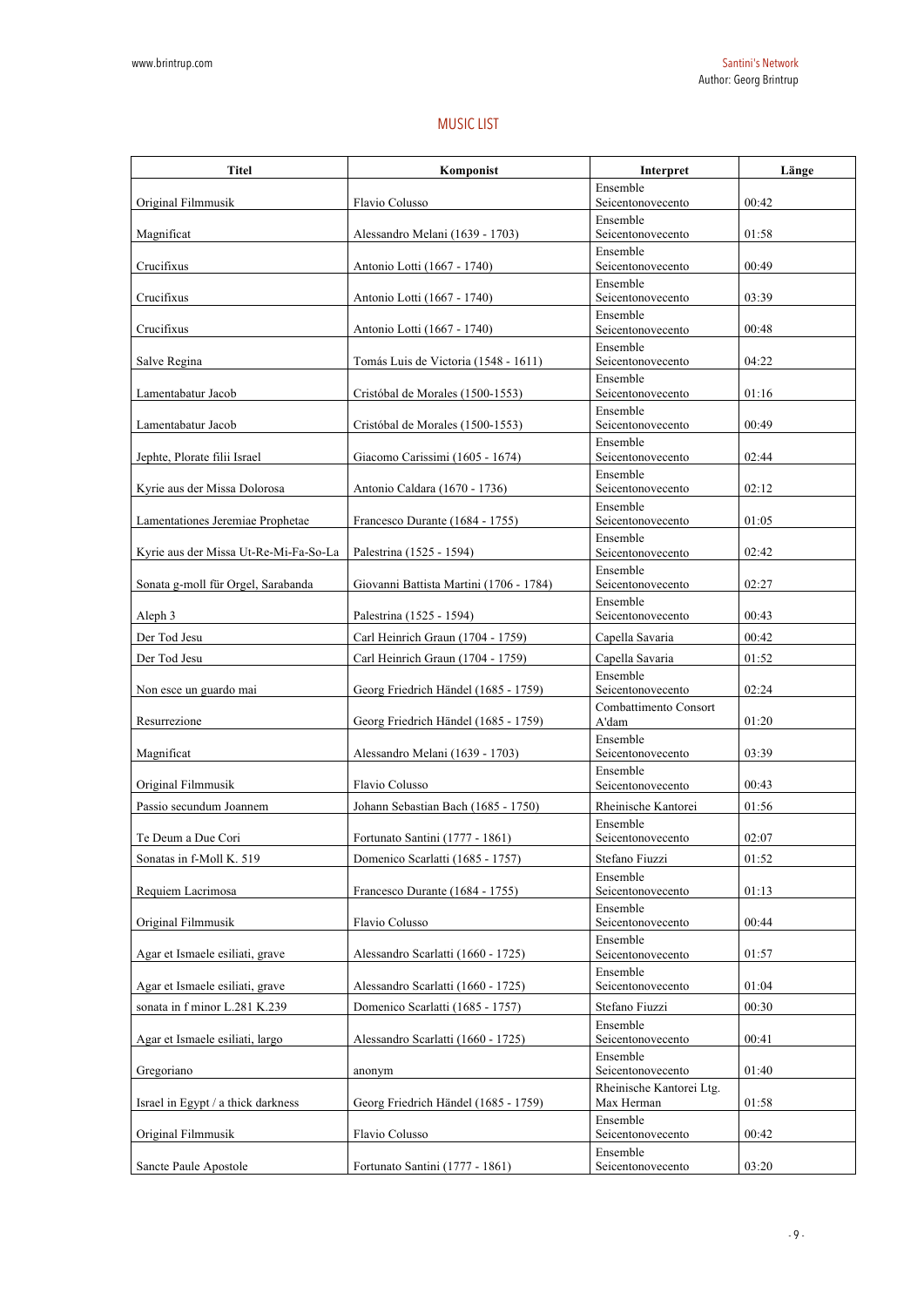### PRESS RELEASE



Renato Scarpa als leidenschaftlicher Musiksammler Santini in Georg Brintrups Film "Santinis Netzwerk". Die Sammlung befindet sich in der Diözesanbibliothek in Münster.

# Verrückt nach Musik

Der Film "Santinis Netzwerk" erzählt, wie die große Musiksammlung nach Münster kam

MÜNSTER. Manche Notenpakete hocken auf Dachbalken wie fette Tauben, andere sta peln sich auf Truhen und Stühlen, mit Bindfäden geschnürt, zerfleddert und ungeordnet. **Inmitten dieses Dachboden-**Than steht ein junger Mann<br>im schneeweißen Sommeran-<br>zug – er hat sein Eldorado ge-<br>funden. Schnitt.

"My dream becomes true",<br>sagt Edward Dent und seine Augen leuchten noch Jahrzehnte später, als er vom<br>"Santini-Schatz" erzählt, der solitain-bendaz eratini, der<br>einzigartigen Musiksamm-<br>lung des Geistlichen und<br>Komponisten Fortunato San-Musiksammtini (1778-1861). Die Vorpremiere des Musikfilms von Georg Brintrup im Schloß-<br>theater war der Spurensuche dieser Sammlung gewidmet,<br>die mit über 20 000 Titeln zu den bedeutendsten der Welt zählt und im Jahr 1862 auf Pferdekarren von Rom nach<br>Münster rumpelte. Hier fielen die Partituren in einen Dornröschenschlaf, überstanden<br>Weltkriege und Hochwasser,<br>um schließlich im futuristischen Ambiente der Neuen Diözesanbibliothek in Münster eine klimatisch intakte Heimat zu finden.

Santini war ein obsessiver Sammler: Nach dem Studium von Philosophie und Theologie begann er, zahlreiche<br>Werke der Römischen Schule



Bei der Vorpremiere von "Santinis Netzwerk" im Schloßtheater (v.l.): Produzent Wulf-Ernst Hoffer, Regisseur Georg Brintrup und Winfried Bettmer von der Filmwerkstatt Münster, die die Dreharbeiten in Münster unterstützt hatte. MZ-Foto Moseler

in Partituren anzulegen. Bald kopierte er Manuskripte aus römischen Bibliotheken, romischen<br>durch Ankauf und Tausch-<br>handel von Autografen und Abschriften aus ganz Europa wuchs die Sammlung an. Ein<br>1820 publizierter Werkkatalog hatte regen Besuch von Musikern und Musikgelehrten bei Santini zur Folge, der als alter Mann dem Bistum Münster für die Zusage einer Jahresrente die Sammlung überließ.

Mühelos wechselt der Film von inszenierter Vergangenheit in reale Gegenwart und nimmt noch die Zukunft der Forschung ins Visier. Historische Szenen aus dem Lebens

Santinis korrespondieren mit Proben und Konzerten des italienischen Ensembles Seicentonovecento sovie der<br>Cappella Musicale di Santa Maria dell'Anima unter Flavio Colussi und der Capella Ludgeriana unter Andreas Bollendorf im münsterschen Dom. Geistliche Werke von Tomás<br>Luis de Victoria über Antonio Lotti bis Francesco Durante setzen Akzente, die atmo-<br>sphärisch mit historisch-biografischen Situationen ver-

schmelzen.<br>Drei Schauspieler kommen aus Münster: Florian Steffens, des Manseer. Fromm occidents,<br>der am Theater in dieser<br>Spielzeit den großartigen<br>Hamlet abgeliefert hat, ver-

körpert hier den jungen Edward Dent. Sein Kollege Maximilian Scheidt, der am Theater in "Ein Mann, zwei Chefs" brilliert, ist hier Felix Mendelssohn. In diesem Jahr war er auch schon im Kino-<br>film "Die andere Heimat" zu<br>sehen. Schließlich tritt noch Harald Redmer vom Theater-<br>label phönix5 als Carl-Friedrich Zelter auf

#### **Blätter fliegen**

Santini selbst, gespielt von<br>Renato Scarpa, ist ein großer Liebender der Notenschrift, schwärmt vom "betörenden<br>Zauber der Noten". Im Film flattern manche Notenblätter Santini entgegen wie exoti-<br>sche Falter, die sich um jeden Preis fangen lassen wollen.<br>Gegner und Gönner Santinis<br>kreuzen den Blick des Zuschauers, abrupte Schnitte kontrastieren Santinis zärtliche Rettungsmanöver brüchiger Manuskripte mit der modernen Welt der historischen Aufführungspraxis. Selbst II grande Franz Liszt sitzt am Hammerflügel und exerziert versonnen Domenico Scarlattis Exercisi f-Moll (L. 475). Ein großer Film über ein kleines Leben für die Zukunft Alter Musik.

#### Günter Moseler

Im WDR ist "Santinis Netzwerk"<br>am 28. April (Montag) um 23.15 Uhr zu sehen

Münstersche Zeitung on April 11th, 2014